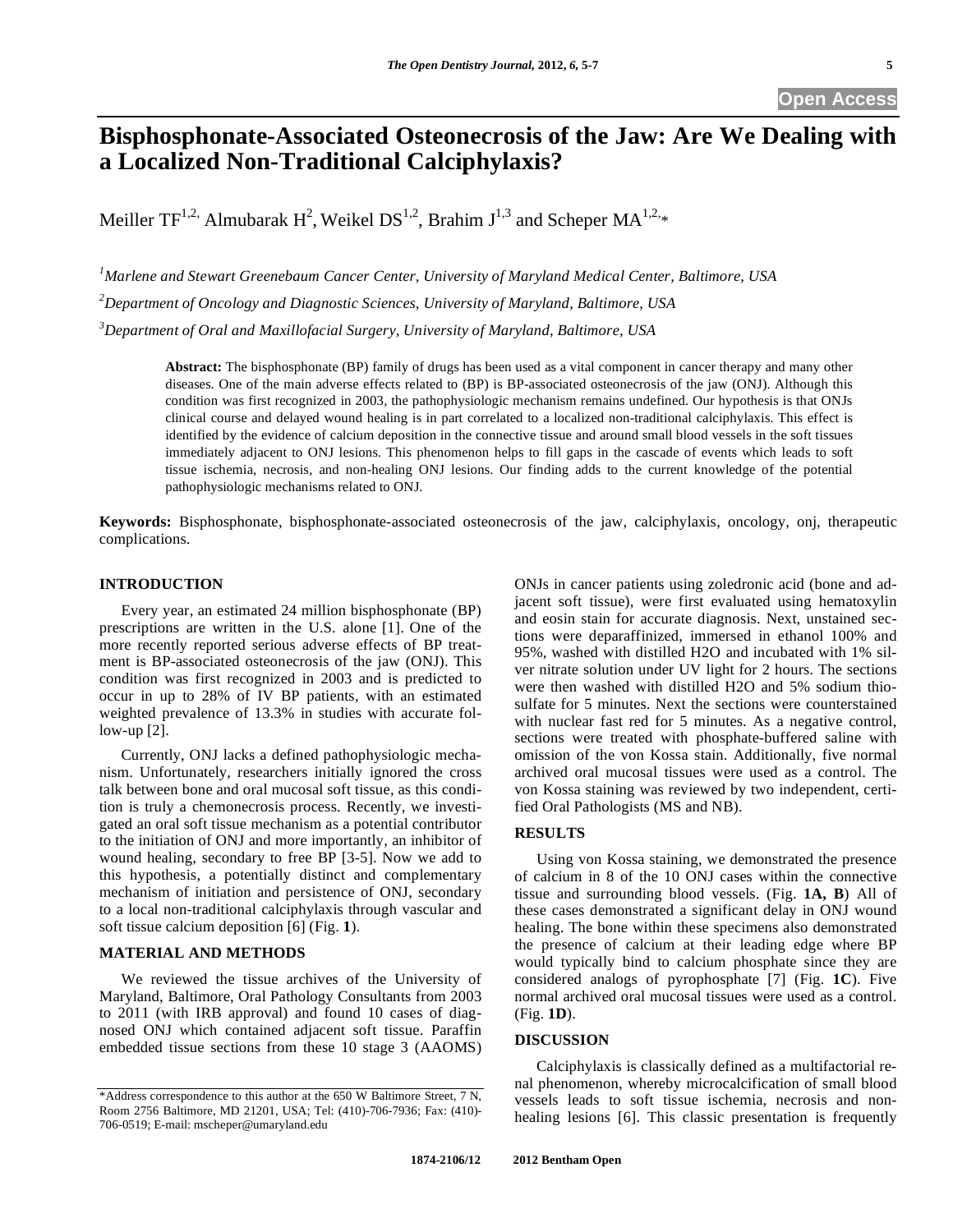**Fig. (1).** ONJ cases with adjacent soft tissue were stained for calcium using von Kossa. **A, B:** ONJ staining for calcium positive in 8 of 10 cases around vessels and in the connective tissue (black/brown). **C:** Bone showing calcium staining at the leading edge. **D:** Normal oral mucosa control (A, C, D 400x/ B 200X).

fatal and is seen most often at end-stage renal failure [8]. However, in certain hypercalcemic states, such as malignancy (Breast and Multiple Myeloma), hyperparathyroidism, cirrhosis, Crohns and collagen disease conditions, a nonuremic non-traditional calciphylaxis is shown to induce vascular and tissue deposition of calcium in the submucosal tissues [6-12]. This complication must surpass a critical threshold of sensitizing conditions (e.g. hypercalcemia and inflammation of malignancy; and BP and corticosteroid use) and thrombogenic stimuli (e.g. dental trauma). Since the mandible is a primary site for BP saturation and is commonly affected by trauma, infection and inflammation; an acidic microenvironment would release free BP from bone and secondarily release calcium from its BP bound state to induce oral mucosal apoptosis/necrosis [4, 7, 13, 14].

Clinically, ONJ is observed as a mucosal dehiscence leading to the formation of a superficial mucosal ulcer, which continues to extend with time and results in detectable bone exposure, necrosis and sequestration. Moreover, like calciphylaxis, these lesions typically present as non-healing wounds treated empirically. Once a lesion occurs, there is tremendous difficulty in treating these lesions, which leads to delayed or refusal of dental treatment and discontinuation of necessary cancer therapy. Currently, the only therapeutic regimen is antimicrobial therapy, with surgical interventions reserved only for severe cases. Therefore, a tetralogical cascade must exist, including a combination of effects on bone, vasculature, microbial biofilm and oral mucosal soft tissues, especially in wound healing.

# **CONCLUSION**

Part of the treatment regimen for calciphylaxis includes antibiotics and rebalancing calcium and phosphate, while avoiding local tissue trauma, similar to ONJ. Interestingly, the standard therapeutic regimen for ONJ, amoxicillin, is not affected by calcium and appears to have better success than tetracyclines which lose activity in the context of high calcium levels. Perhaps balancing the calcium and phosphate levels, and creating a neutral pH, along with the standard of care therapy of eliminating the bacterial load, may become a translational model for investigating potential pathogenesis directed therapeutics.

# **CONFLICT OF INTEREST**

The authors declare that they have no competing interests.

#### **ACKNOWLEDGEMENTS**

Grant: Supported by K12RR023250.

### **REFERENCES**

- [1] Knight RJ, Reddy C, Rtshiladze MA, Lvoff G, Sherring D, Marussi D. Bisphosphonate-related osteonecrosis of the jaw: tip of the iceberg*.* J Craniofac Surg 2010; 21: 25-32.
- [2] Migliorati CA, Woo SB, Hewson I, *et al*. A systematic review of bisphosphonate osteonecrosis (BON) in cancer. Support Care Cancer 2010; 18: 1099-106.
- [3] Scheper M, Chaisuparat R, Cullen K, Meiller T. A novel soft-tissue *in vitro* model for bisphosphonate-associated osteonecrosis. Fibrogenesis Tissue Repair 2010; 3: 6.
- [4] Scheper MA, Badros A, Chaisuparat R, Cullen KJ, Meiller TF. Effect of zoledronic acid on oral fibroblasts and epithelial cells: a potential mechanism of bisphosphonate-associated osteonecrosis. Br J Haematol 2009; 144: 667-76.
- [5] Scheper MA, Badros A, Salama AR, *et al*. A novel bioassay model to determine clinically significant bisphosphonate levels. Support Care Cancer 2009; 17(12): 1553-7.
- [6] Wilmer WA, Magro CM. Calciphylaxis: emerging concepts in prevention, diagnosis, and treatment. Semin Dial 2002; 15:172-86.
- [7] Li B, Ling Chau JF, Wang X, Leong WF. Bisphosphonates, specific inhibitors of osteoclast function and a class of drugs for osteoporosis therapy. J Cell Biochem 2011; 112: 1229-42.
- [8] Sullivan E, Hoyle C. Calciphylaxis, occurring 10 weeks after hypercalcaemia, in a patient with multiple myeloma. Br J Haematol 2011; 155(2): 136.
- [9] Kalajian AH, Malhotra PS, Callen JP, Parker LP. Calciphylaxis with normal renal and parathyroid function: not as rare as previously believed. Arch Dermatol 2009;145: 451-8.
- [10] Padovan C, Bonfigli F, Ulessi B, Gottardi C, Giansante C, Trevisan G. Calciphylaxis of the breast: a rare disease in the differential diagnosis of breast cancer. Acta Dermatovenerol Croat 2008; 16: 83-6.